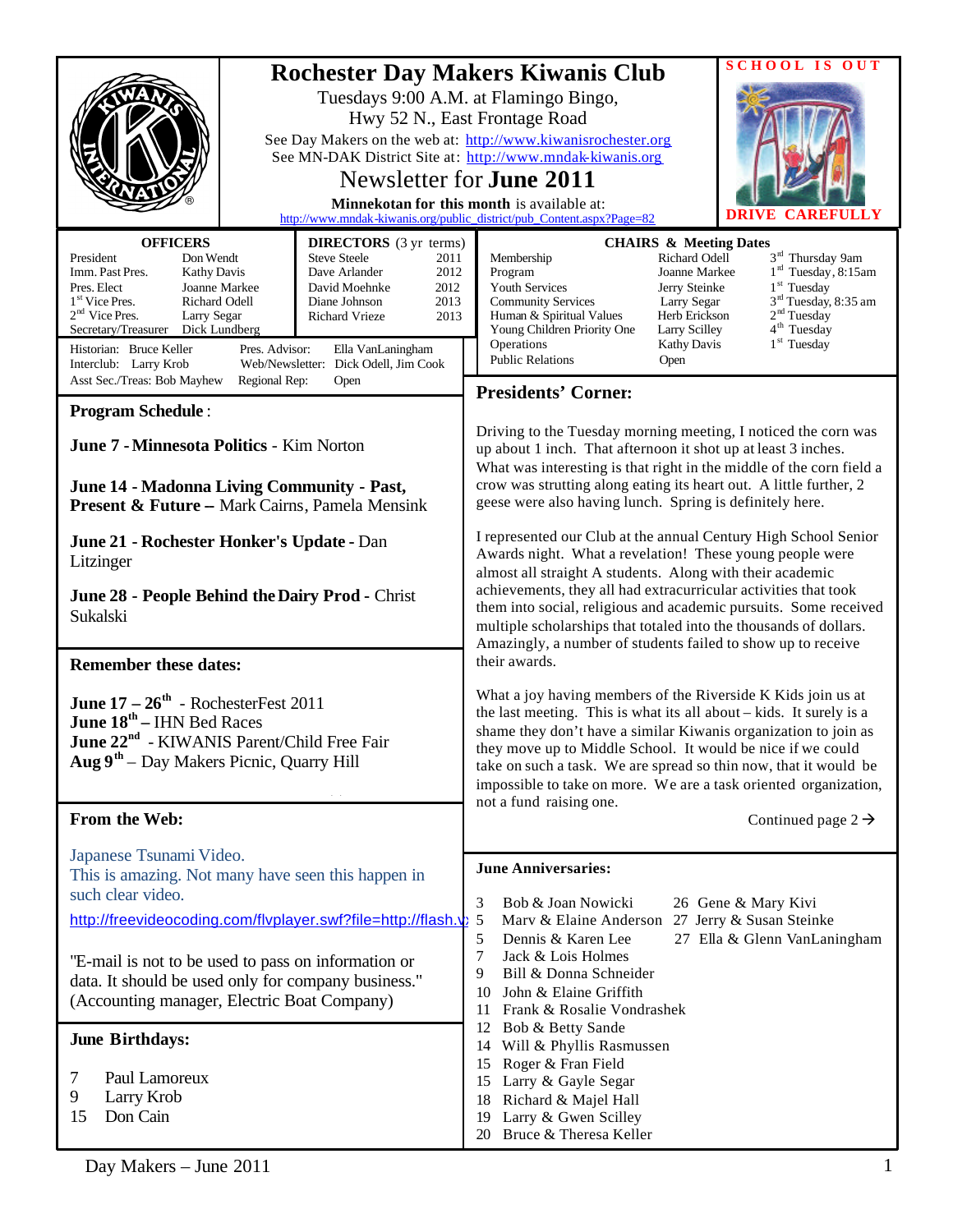| <b>Secretary/Treasurer's Report - May 2011</b>                                                                                                                                                                                                                                                                                                                                                                                                                                                    | <b>Committee Reports:</b>                                                                                                                                                                                                                                                                                                                                                                                                                                                                                                                                                      |  |  |  |  |  |
|---------------------------------------------------------------------------------------------------------------------------------------------------------------------------------------------------------------------------------------------------------------------------------------------------------------------------------------------------------------------------------------------------------------------------------------------------------------------------------------------------|--------------------------------------------------------------------------------------------------------------------------------------------------------------------------------------------------------------------------------------------------------------------------------------------------------------------------------------------------------------------------------------------------------------------------------------------------------------------------------------------------------------------------------------------------------------------------------|--|--|--|--|--|
| <b>Bank Balance 4/30/11:</b><br>\$12,073.45<br>\$10,567.74<br><b>Administrative Account:</b><br>Service Account:<br>\$<br>1,818.10<br>\$<br>\$<br>$-293.06$<br>Hockey/YCPO:<br>89.67<br><b>Bike Repair:</b><br>\$<br>$-109.00$<br>K-Family                                                                                                                                                                                                                                                        | <b>Membership-</b> The committee is reviewing a new member<br>recruiting booklet from an Oregon club. There are free<br>Kiwanis ads running on local radio stations.<br><b>Program-</b> Programs are booked through June. The club's<br>birthday party will be held at the July $26th$ meeting. The                                                                                                                                                                                                                                                                            |  |  |  |  |  |
| Day Makers on leave: Judy Lien                                                                                                                                                                                                                                                                                                                                                                                                                                                                    | club picnic will be August $9th$ at Quarry Hill.                                                                                                                                                                                                                                                                                                                                                                                                                                                                                                                               |  |  |  |  |  |
| April Service Hour Statistics: 839 hours by 44<br>members, 51% Participation.                                                                                                                                                                                                                                                                                                                                                                                                                     | <b>Operations</b> - The RochesterFest button sales fund-raiser<br>is underway.<br><b>Community Service - The tax program reached a</b><br>successful conclusion. The Heritage House/Eden Garden                                                                                                                                                                                                                                                                                                                                                                                |  |  |  |  |  |
| <b>May Board Meeting Summary:</b>                                                                                                                                                                                                                                                                                                                                                                                                                                                                 | club project is starting.                                                                                                                                                                                                                                                                                                                                                                                                                                                                                                                                                      |  |  |  |  |  |
| Bob Lahtinen met with Erv Nehring of the Downtown<br>Kiwanis Club concerning our use of their existing                                                                                                                                                                                                                                                                                                                                                                                            | YCPO- Family Fun Night was a success. The next event<br>will be the Parent/Child Fair at Rochester Fest.                                                                                                                                                                                                                                                                                                                                                                                                                                                                       |  |  |  |  |  |
| 501c3 Corporation. Erv thinks it should involve all of<br>the Rochester Clubs. Each club involved would have<br>its own bank account, under the corporation and would<br>nominate a representative to its board. Ella<br>VanLaningham, Larry Segar, Don Wendt, and Bob<br>Lahtinen agreed to review the corporations existing<br>documents. The board directed Bob Lahtinen circulate<br>the corporation's documents to Ella VanLaningham,<br>Larry Segar, and Don Wendt at the next regular club | Youth Services- School programs are wrapping up.<br>Rebecca Grove was selected for our scholarship at<br>Century High School. Our Builders Clubs won awards by<br>default (no other entries). Adopt-a-Family is looking for a<br>new candidate. Key Club and K-Kids will do a program<br>for us soon. The committee wants to write an article for<br>Kiwanis Magazine. There is student interest in forming a<br>Circle-K Club at UOM Rochester.                                                                                                                               |  |  |  |  |  |
| meeting (May 17) for their review.                                                                                                                                                                                                                                                                                                                                                                                                                                                                | Richard Lundberg, Secretary/Treasurer                                                                                                                                                                                                                                                                                                                                                                                                                                                                                                                                          |  |  |  |  |  |
| The board discussed, and rejected, an offer from the<br>Post Bulletin to place a regular paid Service Club<br>advertisement in their paper.<br>Karen Lee has purchased gift cards for club advisors at<br>the participating schools, which were approved at the<br>April board meeting.                                                                                                                                                                                                           | <b>President's Corner:</b><br>(continued from page 1)<br>We are surely blessed with outstanding programs each and<br>every week. Kudos to the Program Committee for the fabulous<br>job they do.<br>We were well represented at an interclub meeting with Kiwanis<br>West where we enjoyed a presentation by editor and columnist<br>Greg Sellnow. They are trying to attack the problem of<br>diminished membership by going with a 3, 2, 1 approach.<br>We'll have a short presentation on that program at one of our<br>upcoming meetings.<br>Have a great start of summer. |  |  |  |  |  |
| Kathy Davis proposed a possible fundraiser for the club<br>involving KWIK Trip elite car wash cards. The club<br>would purchase cards containing five elite car washes<br>for \$20 then sell them for \$32. The minimum number<br>of cards is 20. The board agreed to participate in the                                                                                                                                                                                                          |                                                                                                                                                                                                                                                                                                                                                                                                                                                                                                                                                                                |  |  |  |  |  |
| KWIK Trip car wash program for the first 20 cards.                                                                                                                                                                                                                                                                                                                                                                                                                                                | Don Wendt. President                                                                                                                                                                                                                                                                                                                                                                                                                                                                                                                                                           |  |  |  |  |  |
| Continued next column $\rightarrow$                                                                                                                                                                                                                                                                                                                                                                                                                                                               | <b>Membership Committee:</b><br>In order to maintain our 16 year record of achieving a<br>Distinguished Club Award, we need at least 5 new members.<br>The only way we're going to get them is to look at each person<br>we meet as a new member candidate. Invite them to our<br>meetings and let them see the advantages of joining our group.<br>We're in competition with every organization I know of. We<br>have to show that we are the best. The next membership<br>meeting at Perkins South, Thurs, 9am, 06/16/2011.<br>Dick Odell, chair                             |  |  |  |  |  |
| <b>Kiwanis Mission Statement:</b><br>Kiwanis is a global organization of volunteers<br>dedicated to changing the world one child and one                                                                                                                                                                                                                                                                                                                                                          |                                                                                                                                                                                                                                                                                                                                                                                                                                                                                                                                                                                |  |  |  |  |  |
| community at a time.                                                                                                                                                                                                                                                                                                                                                                                                                                                                              |                                                                                                                                                                                                                                                                                                                                                                                                                                                                                                                                                                                |  |  |  |  |  |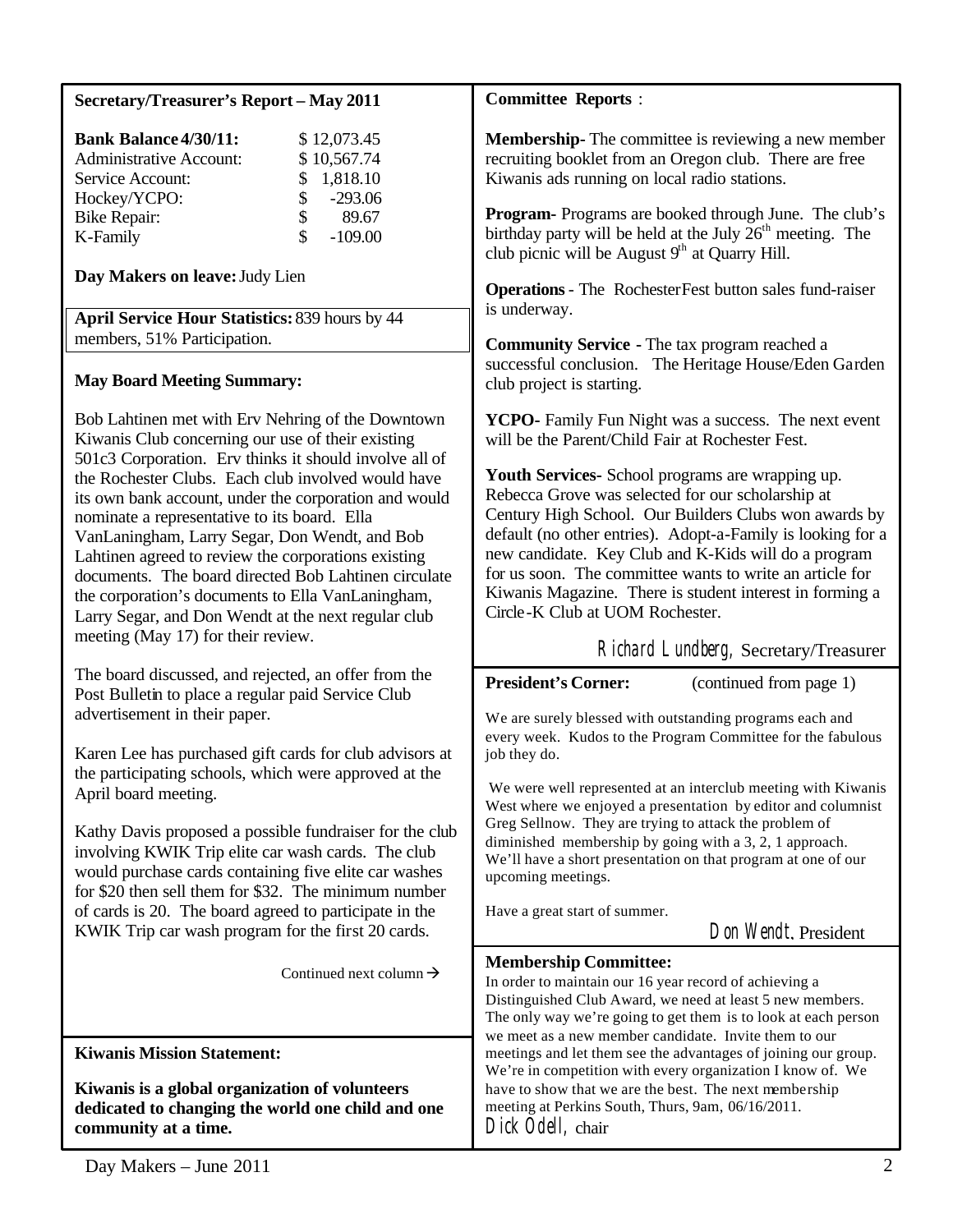## **Kwik Trip Fundraiser:**

Touch Free Automatic Car Wash Fundraiser

Do you and your friends and family wish they had a shiny clean car? Well now they can as our club is participating in a fundraiser along with Kwik Trip in selling top of the line, touch free ultimate car wash cards.

We will be selling each card for \$32.00. Each card is good for 5 washes. The regular price for the ultimate car wash is \$9.00 a wash, but when your friends buy the card it will only cost them \$6.40 per wash. Thirty-two dollars for 5 ultimate washes is CHEAP !

Our Executive Board approved this fundraiser at our last board meeting and we have purchased 20 cards so far, we can order more as needed. Our club will make a profit of \$12.00 for each card sold.

These cards will practically sell themselves. To get your cards to sell to friends and family or even to yourself, see Kathy Davis after the meetings or call 282-9604.

# Kathy Davis, Operations

PS: Cards are valid at all Kwik Trip and Kwik Star Car Wash locations. This card is redeemable for car wash services and is not redeemable or refundable for cash. For balance information, refer to your last receipt. After 24 months of non-use, a monthly service fee of one wash will be deducted from the remaining balance (unless prohibited by law).

### **Day Makers Picnic:**

Tuesday August 9 - Quarry Hill Nature Center, 5:00pm – 6:30 / 7:00 ish … eat first / program following , Picnic area adjacent to parking lot (as before).

Program will be **MN Blue Bird Recovery Project** presented by Naturalist / Instructor Carrie Nelson (and Dave Moehnke).

Catered meal followed by world famous HOME MADE DESSERTS from members (?) .

Come early and enjoy a stroll around the newly enlarged pond area or explore on your own following our event.

Regards, Dave Moehnke

#### **RochesterFest Button Sales: June 1 – 19th sales**

Non-profit groups selling buttons include:

- **\* Kiwanis Clubs**
- \* Rochester Senior Center
- \* Order of Eastern Star
- \* History Center
- \* Rochester Civic Theatre
- \* Community Band



What are they good for?

RochesteFest buttons are worth it! Check out all the great deals and discounts you can get during the week of June 19 - 27, 2010.

\$10.00 off Red Cross First Aid Class June 24

\$10.00 off Red Cross CPR Made Simple June 24

\$5.00 off Coupon Famous Dave's off you next visit if you purchase your Rochesterfest Button there

\$5.00 Off Purchase of \$25.00 or more - Games by James

\$5.00 Off - free admission Chester Woods Park Sunday, June 20

\$3.00 Off Hambone Blues Jam Music Festival two-day ticket

\$3.00 off any package at Flamingo Bingo

\$2.00 Off Blue Moon Ballroom on a dance or lesson bluemoonballroom.com

### **Membership Comment:**

Many thanks to a very creative and persuasive Kathy Davis who found a way to get a Kiwanis Day Makers commercial on our local radio station for free!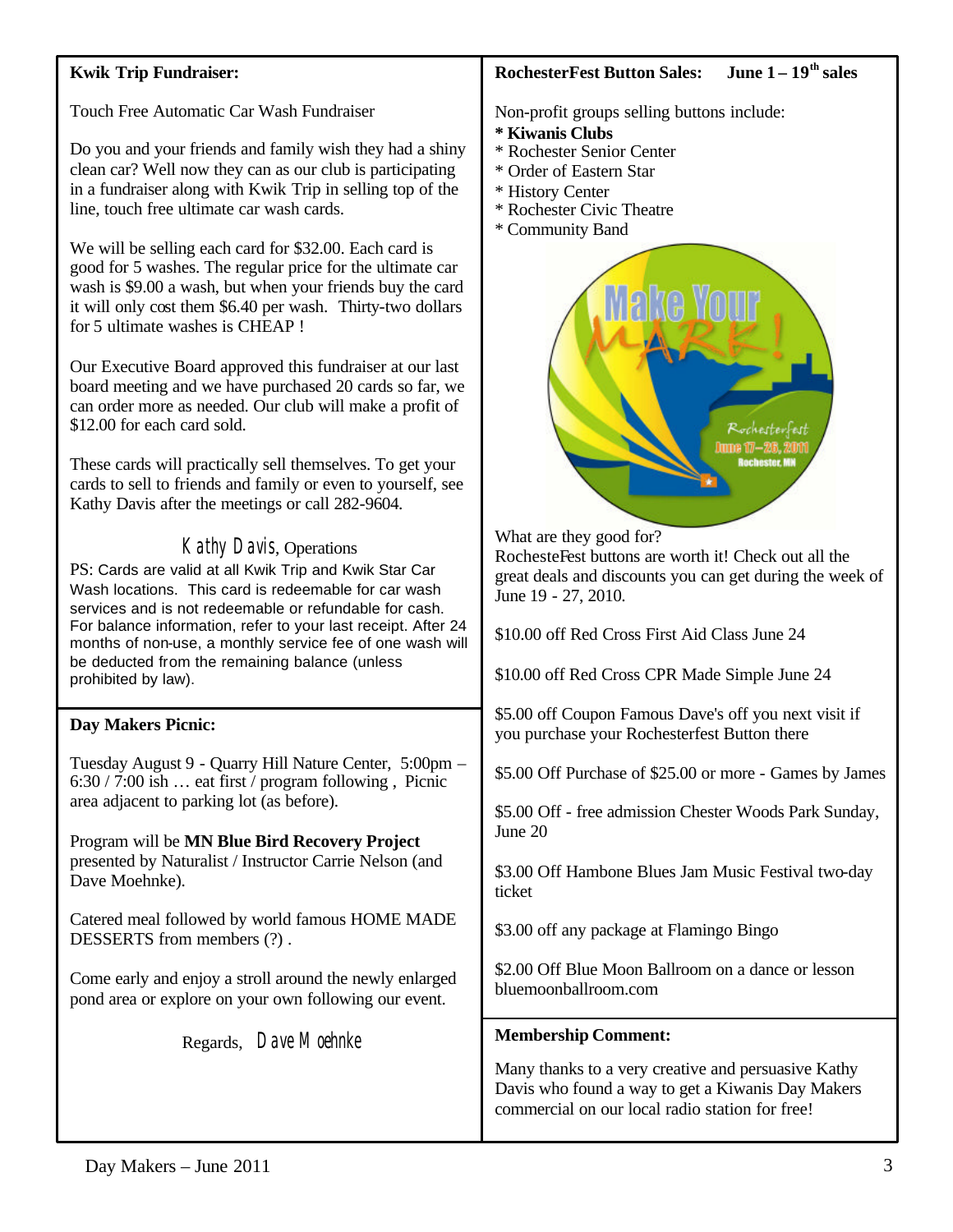# **Cutest Key Club T-Shirt Logo:**

This is without a doubt the cutest Key Club Logo on a T-Shirt, ever worn by a Kiwanian.



Way to go Diane !



#### **Community Service Committee** :

#### **Community Food Response**

Our Kiwanis Club has been volunteering for the Community Food Response since 1994, a cooperating group among 21 other groups that assist at least one day a month with pickup, sorting and/or distribution of excess food from hospitals, restaurants, businesses and grocery stores for the Community Food Response (CFR) program hosted by Bethel Lutheran Church.

Our help with food pickup has been constant and invaluable; drivers this year have included Dave Alexander, Marv Anderson, Dave Arlander, Jim Cook, Kathy Davis, Dallas Glaser, Chuck and Margee Jacobson, Merlyn Jeche, Bruce Keller, Gene Kivi, Gerry Kratz, Larry Krob, Judy Lien, Dick Lundberg, Larry Scilley, Larry Segar, Dick Severson, Eric Skuldt, Al Southwick, Steve Steele, Jerry Steinke, Al Strom, Ella VanLaningham and Bob Wenner – many of the drivers having volunteered since the beginning. Thanks also to other Kiwanians who have helped in other ways, including many of the drivers and Diane Johnson, Paul Lamoreux and Gene Mullenbach.

In addition, there are many Kiwanians who are registered under other groups. In 2010, CFR collected 100 tons of food from 34 donor sites, and provided more than 39,000 dinners, plus extras for breakfast or lunch the next day. An average of 86 families was served every Monday, Wednesday and Friday. Talk about a WIN, WIN, WIN situation – an ecological benefit, a service project which reaches out to the diversity in our community, and an opportunity for our voice to be heard.

Special thanks to Dave Alexander, Phyllis Jacobs and Al Southwick, who have worked tirelessly in many ways for years including service on the Board, Phyllis as President for several years.

#### **Meals-on-Wheels**

For a number of years, our club has assisted in delivering for the Meals-on-Wheels program sponsored by Family Service Rochester. The program delivers close to 40,000 hot, nutritious meals a year to individuals who are not able to prepare or easily access a healthy meal. Often individuals are frail, convalescing or disabled. Our club volunteers deliver meals one week every month – the first full week of any month.

Many thanks to all of you who have helped deliver meals: Marv Anderson, Dave Arlander, Herb Erickson, Dallas Glaser, Bill Fessler, Roger Haugen, George Heyne, Pat Horlocker , Phyllis Jacobs, Chuck & Margee Jacobson, Ron & Sara King, Gene Kivi, Vern Knappe, Jerry Kratz, Larry Krob, Bob Lahtinen, Paul Lamoreux, Judy Lien, John Looft, Marlys McCoy, Jim Morton, Roger Olson, Ken Plummer, Bill Schneider, Larry Scilley, Mike Siverling, Paul Sodt, Al Southwick, Zanti Squillace, Jerry Steinke, Ella Vanlaningham, Dick & Ruth Vrieze, Bob Wenner and Jack & Judy Zierdt.

Larry Segar, chairperson